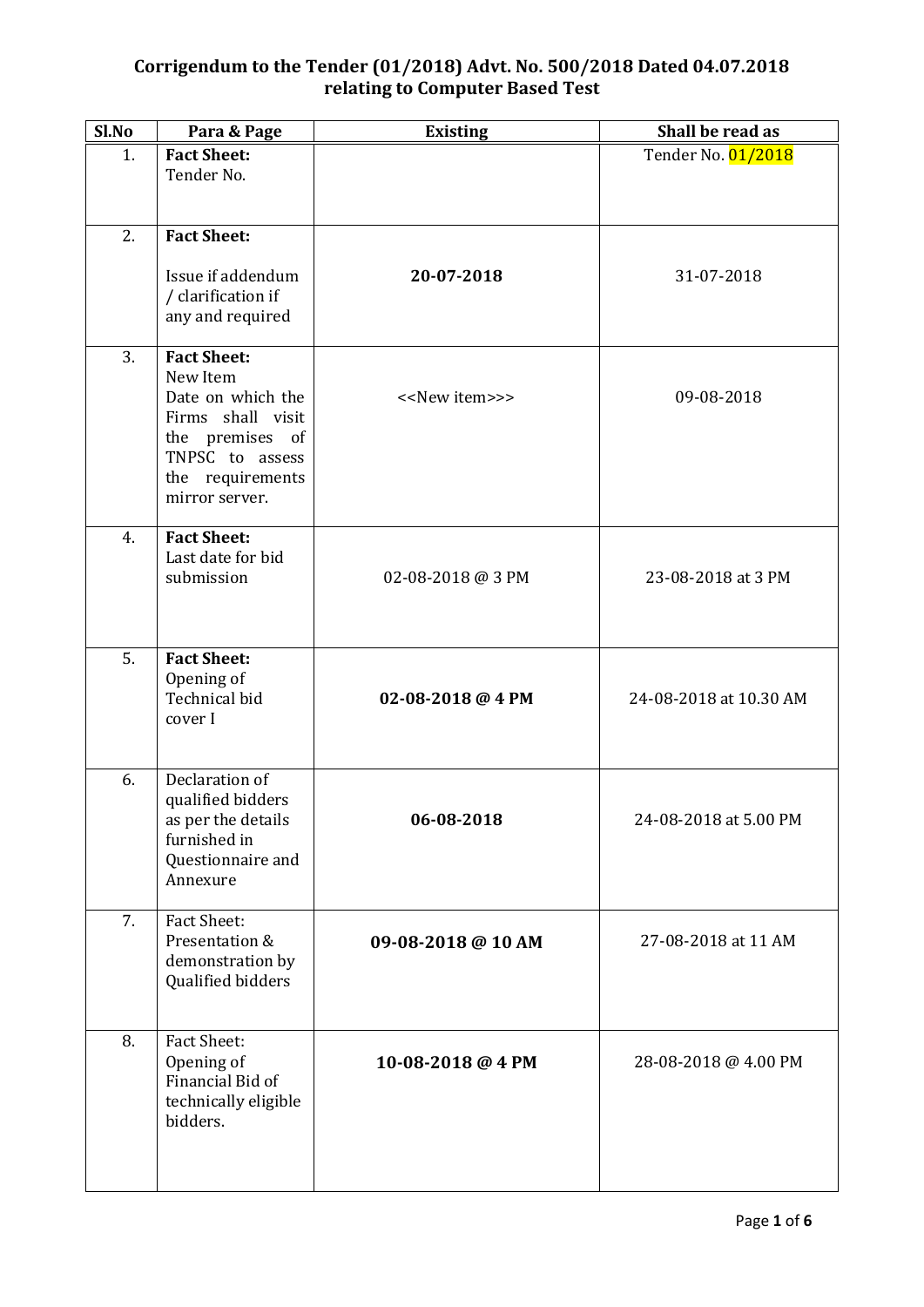| Sl.No | Para & Page                                              | <b>Existing</b>                                                                                                                                                                                                                                                                                           | Shall be read as                                                                                                                                                                                                                                                                                                                                                                                                                                                                                                                                                                                                                                                                                                                                                                                                                                                                                                                                      |
|-------|----------------------------------------------------------|-----------------------------------------------------------------------------------------------------------------------------------------------------------------------------------------------------------------------------------------------------------------------------------------------------------|-------------------------------------------------------------------------------------------------------------------------------------------------------------------------------------------------------------------------------------------------------------------------------------------------------------------------------------------------------------------------------------------------------------------------------------------------------------------------------------------------------------------------------------------------------------------------------------------------------------------------------------------------------------------------------------------------------------------------------------------------------------------------------------------------------------------------------------------------------------------------------------------------------------------------------------------------------|
| 9.    | Scoring Table 4.1<br>(Page 26 of the<br>tender document) | Tier III DC infrastructure with<br>Secondary DC outsourced by the<br>bidder - 5 Marks<br>Tier III DC infrastructure with<br>Secondary DC owned by the bidder -<br>10 marks<br>Tier III DC infrastructure with<br>Secondary DC owned by the bidder<br>with Cert-in Certified infrastructure<br>$-15$ Marks | III<br>Tier<br>Primary<br>DC<br>infrastructure with Secondary<br>DC outsourced by the bidder<br>(Both are outsourced) - 5<br><b>Marks</b><br>Own Tier III Primary DC<br>infrastructure with Secondary<br>DC Outsourced by the bidder.<br>- 7 Marks<br>Own Tier III Primary DC<br>infrastructure with Secondary<br>DC (Both are owned) 10<br><b>Marks</b><br>Own Tier III DC infrastructure<br>with Secondary DC with Cert-<br>Certified infrastructure.<br>in<br>(Both are owned with cert-in<br>certification) - 15 Marks                                                                                                                                                                                                                                                                                                                                                                                                                            |
| 10.   | Para 5.4 (15)<br>Page: 12                                | Required number of servers (atleast<br>2) for a center must be provided by<br>the Selected Bidder for assured<br>performance. Additional equivalent<br>and suitable servers for backup and<br>mirror services will need to be<br>provided by the Selected Bidder.                                         | Required number of servers<br>(atleast 2) for a center must<br>be provided by the Selected<br>Bidder<br>for<br>assured<br>Additional<br>performance.<br>equivalent<br>and<br>suitable<br>servers for backup and mirror<br>servers will need to be setup<br>by the Selected Bidder.<br>For keeping Mirror Servers in<br>the TNPSC premises, only<br>space will be provided. Other<br>infrastructure<br>arrangements<br>viz.,<br>maintenance,<br>uninterrupted power supply,<br>width<br>band<br>required<br>arrangements etc., should be<br>taken care of by the company.<br>Financial quote should be<br>inclusive of all the factors.<br>The rate to be quoted for item<br>No. 1 in the Financial bid shall<br>inclusive<br>of<br>be<br>the<br>expenditure to be incurred for<br>this<br>After<br>the<br>purpose.<br>contract period, the server<br>other<br>infrastructures<br>and<br>setup for this purpose shall be<br>the property of the TNPSC. |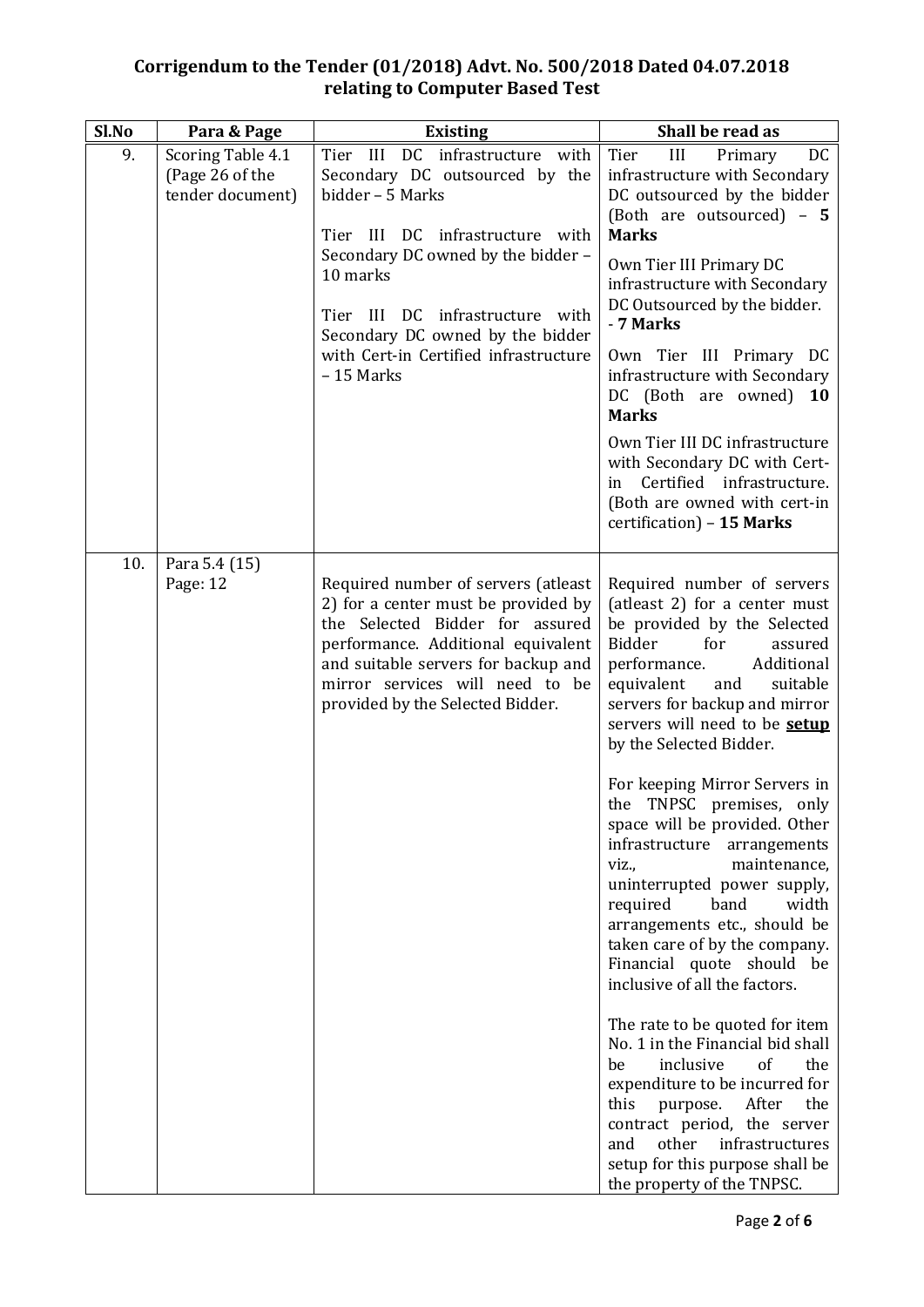| Sl.No | Para & Page               | <b>Existing</b>                                                                                                                                                                                                                                                                                                                                                                                                                                                | Shall be read as                                                                                                                                                                                                                                                                                                                                                         |
|-------|---------------------------|----------------------------------------------------------------------------------------------------------------------------------------------------------------------------------------------------------------------------------------------------------------------------------------------------------------------------------------------------------------------------------------------------------------------------------------------------------------|--------------------------------------------------------------------------------------------------------------------------------------------------------------------------------------------------------------------------------------------------------------------------------------------------------------------------------------------------------------------------|
| 11.   | Para 5.6 (1)<br>Page: 14  | Selected Bidder should install CCTV<br>surveillance system to monitor and<br>capture the activity of candidates<br>/centres in real time and should<br>transmit the same to the centralized<br>real time monitoring unit located in<br>TNPSC. TNPSC shall arrange for<br>physical space to establish the<br>monitoring<br>The<br>console.<br>responsibility to establish, manage<br>and maintain the monitoring console<br>shall lie with the Selected Bidder. | The CCTV Footages of the<br>examination centres shall be<br>handed over to TNPSC in<br>DVD/CD/HDD within<br>two<br>days from<br>the<br>date<br>of<br>examination. For this facility,<br>rate shall be included in the<br>financial bid, per candidate,<br>per session.<br>However, the Commission<br>may require live streaming of                                       |
|       |                           |                                                                                                                                                                                                                                                                                                                                                                                                                                                                | CCTV coverage at any stage<br>during period of contract. In<br>such case, the bidder has to<br>solution<br>entire<br>for<br>give<br>monitoring the live CCTV<br>coverage in the Office of<br>TNPSC without any break /<br>disconnection.                                                                                                                                 |
|       |                           |                                                                                                                                                                                                                                                                                                                                                                                                                                                                | Therefore, the bidders shall<br>quote rate separately for live<br>streaming of CCTV coverage<br>on per candidate basis. The<br>bidder has to provide all<br>required<br>infrastructure<br>including internet bandwidth.<br>The<br>responsibility<br>to<br>establish,<br>manage<br>and<br>maintain<br>the<br>monitoring<br>console shall lie with the<br>Selected Bidder. |
|       |                           |                                                                                                                                                                                                                                                                                                                                                                                                                                                                | The rate quoted for live<br>streaming of CCTV coverage<br>in financial bid will not be<br>taken into account for ranking<br>the bidders. However, the rate<br>quoted for this purpose will<br>be negotiated if necessary and<br>finalized in the<br>mutually<br>agreed rates.                                                                                            |
| 12.   | Para 7 (XVII)<br>Page: 19 | Once selected, the Selected Bidder<br>should be capable of conducting CBT<br>with in a notice period of 1 month<br>for candidate strength of 60,000 and<br>below and 2 months in case of<br>candidate's strength of 60,000 and<br>above.                                                                                                                                                                                                                       | Once selected, the Selected<br>Bidder should be capable of<br>conducting CBT with in a<br>notice period of 1 month for<br>candidate strength of 50,000<br>and below and 2 months in<br>case of candidate's strength of<br>50,000 and above.<br>(Wherever<br>this<br>condition                                                                                            |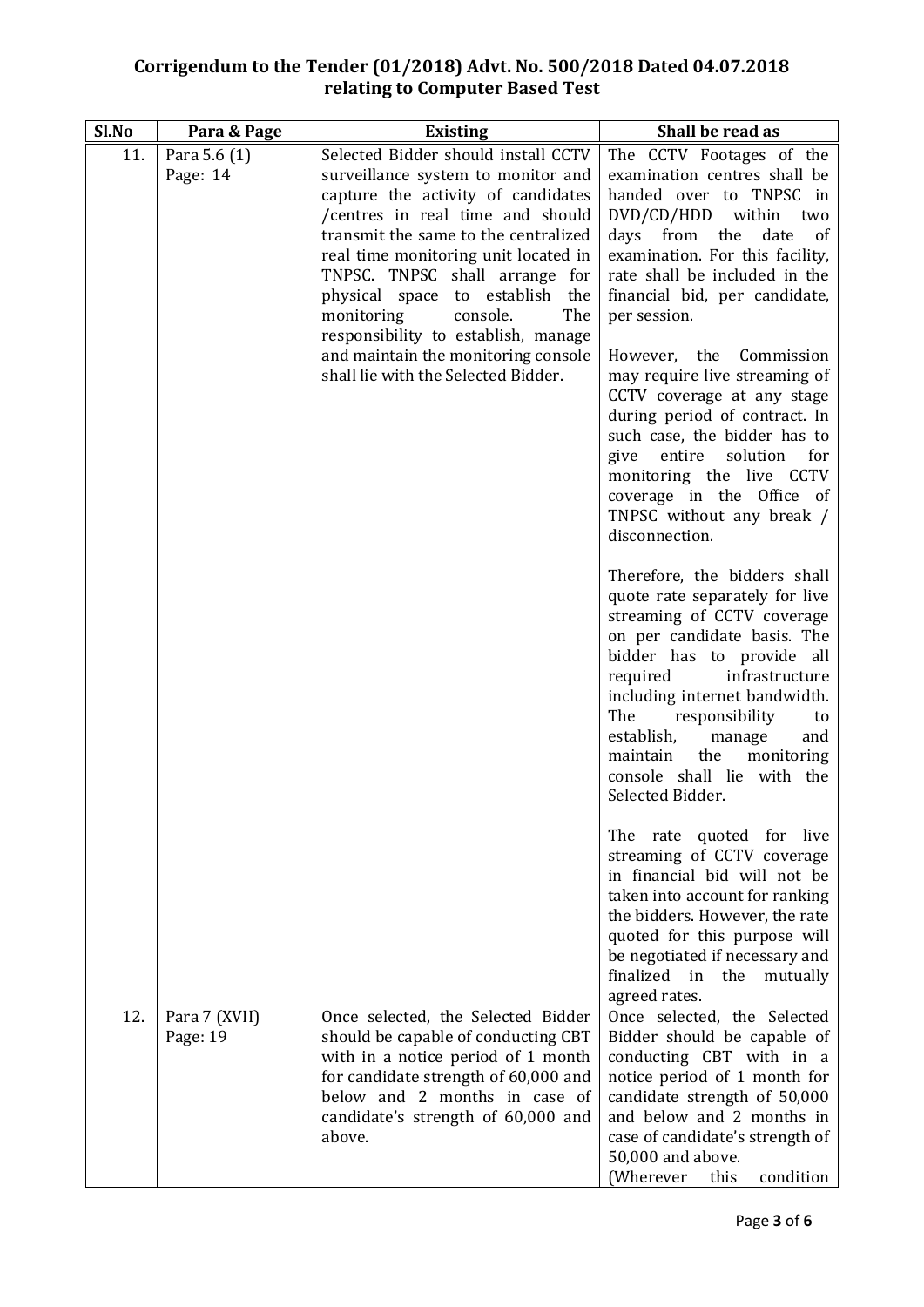| Sl.No | Para & Page             | <b>Existing</b>                                                                                                                                                                                                                                                                                                                                                                                                                                                                                                    | Shall be read as                                                                                                                                                                                                                                                                                                                                                                                                                                                                                                                                                                                                                                                                                                       |
|-------|-------------------------|--------------------------------------------------------------------------------------------------------------------------------------------------------------------------------------------------------------------------------------------------------------------------------------------------------------------------------------------------------------------------------------------------------------------------------------------------------------------------------------------------------------------|------------------------------------------------------------------------------------------------------------------------------------------------------------------------------------------------------------------------------------------------------------------------------------------------------------------------------------------------------------------------------------------------------------------------------------------------------------------------------------------------------------------------------------------------------------------------------------------------------------------------------------------------------------------------------------------------------------------------|
|       |                         |                                                                                                                                                                                                                                                                                                                                                                                                                                                                                                                    | the<br>stipulated in<br>tender<br>document, 60,000 shall be<br>read as 50,000).                                                                                                                                                                                                                                                                                                                                                                                                                                                                                                                                                                                                                                        |
| 13.   | Annexure-I<br>Sl.No. 39 | Are you capable to conduct CBT with<br>in a notice period of 1 month for<br>candidate strength of 60,000 and<br>below and 2 months in case of<br>candidate's strength of 60,000 and<br>above?                                                                                                                                                                                                                                                                                                                      | Are you capable to conduct<br>CBT with in a notice period of<br>$\mathbf{1}$<br>month for<br>candidate<br>strength of 50,000 and below<br>and 2 months in case of<br>candidate's strength of 50,000<br>and above?                                                                                                                                                                                                                                                                                                                                                                                                                                                                                                      |
| 14.   | Para 13 (d)<br>Page: 29 | If the service providing agency does<br>not provide the Air Conditioning<br>facilities and required numbers of<br>invigilators in labs as well as other<br>facilities mentioned in the tender<br>document at Centre/s, penalty will<br>be imposed to it on the basis of<br>feedback<br>the<br>received<br>from<br>Inspection officers<br>of<br><b>TNPSC</b><br>deployed at Centre and it may be up<br>to 25% of contracted rate (per<br>candidate rate) for each deficiency<br>as per the discretion of the TNPSC. | If<br>the<br>service<br>providing<br>agency does not provide the<br>lab with adequate lighting and<br>ventilation<br>with<br>Air<br><sub>or</sub><br>Conditioning facilities which<br>discomfort to<br>the<br>causes<br>candidates<br>required<br>or<br>numbers of invigilators in labs<br>as well as other facilities<br>mentioned in the<br>tender<br>document at Centre/s, penalty<br>will be imposed to it on the<br>basis of feedback received<br>from the Inspection officers of<br>TNPSC deployed at Centre<br>and it may be up to 25% of<br>contracted<br>rate<br>(per<br>candidate<br>each<br>rate)<br>for<br>deficiency<br>the<br>as<br>per<br>discretion of the TNPSC.                                      |
| 15.   | Para 7 (XX)<br>Page 19  | The bidder should be able to support<br>the entire solution (across Tamil<br>Nadu) on a 24 x 7 basis with a<br>maximum response time of one<br>hour. Bidder shall provide<br>an<br>experienced resource, exclusively<br>deployed as one point contact to<br>liaise with TNPSC. No dislocation of<br>such resource shall happen in first<br>two years of the contract period.                                                                                                                                       | The bidder should be able to<br>support the entire solution<br>(across Tamil Nadu) on a 24 x<br>7 basis with a maximum<br>response time of one hour.<br>Bidder<br>shall<br>provide<br>an<br>experienced<br>resource,<br>exclusively deployed as one<br>point contact to liaise with<br>TNPSC. No dislocation of such<br>resource shall happen in first<br>two years of the contract<br><b>Deployment</b><br>period.<br><b>of</b><br><b>TNPSC</b><br>for<br><b>resource</b><br>$\mathbf{in}$<br>managing the Mirror Server<br>by the firm and to render<br>necessary technical support is<br>essential. This resource shall<br>be the exclusive one in<br>addition to the resources to<br>be deployed for this project. |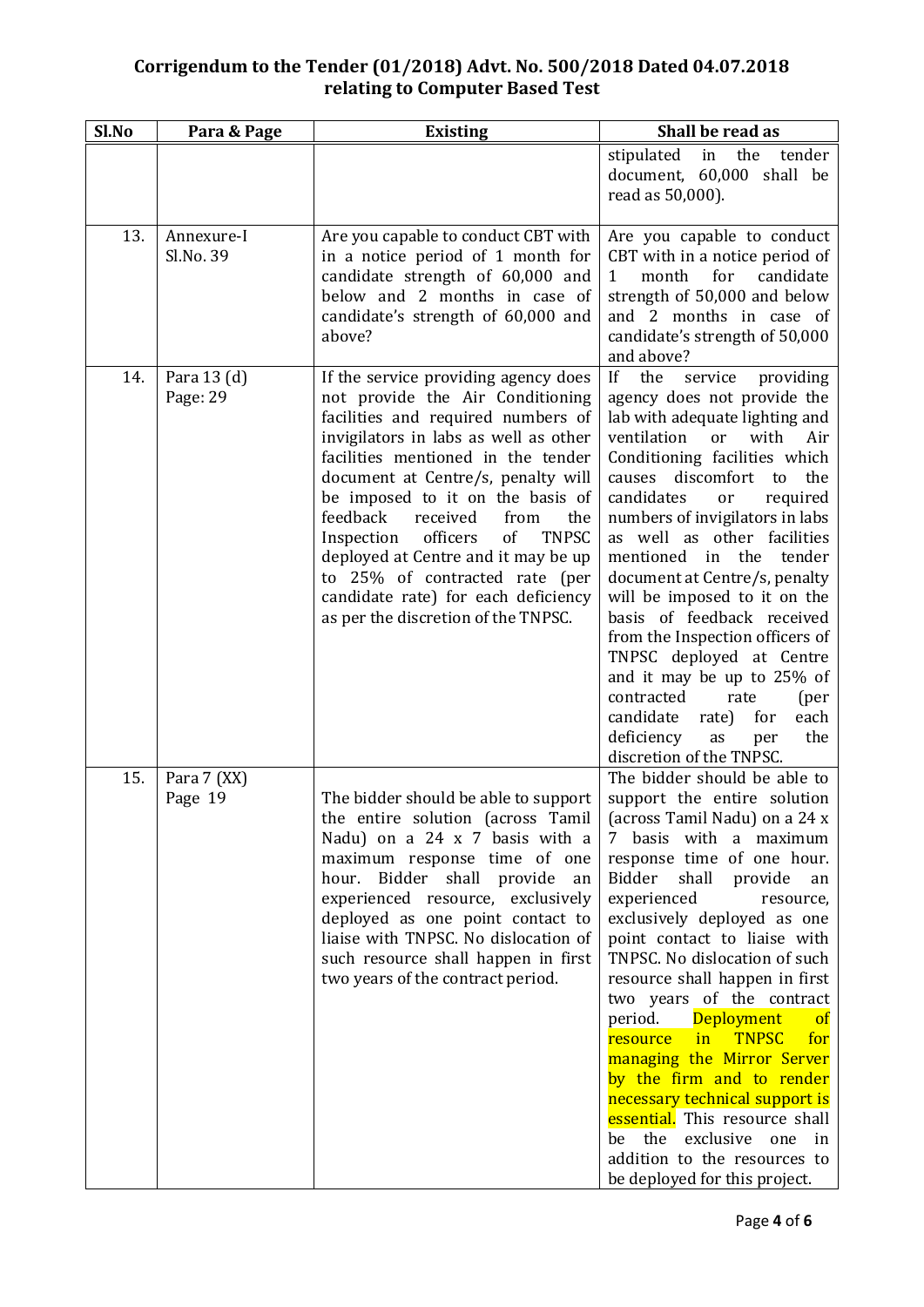| Sl.No | Para & Page                    | <b>Existing</b>                                                                                                                                                                                                                                                                                                                                                                                                                                                                                                                                        | Shall be read as                                                                                                                                                                                                                                                                                                                                                                                                                                                                                                                                                            |
|-------|--------------------------------|--------------------------------------------------------------------------------------------------------------------------------------------------------------------------------------------------------------------------------------------------------------------------------------------------------------------------------------------------------------------------------------------------------------------------------------------------------------------------------------------------------------------------------------------------------|-----------------------------------------------------------------------------------------------------------------------------------------------------------------------------------------------------------------------------------------------------------------------------------------------------------------------------------------------------------------------------------------------------------------------------------------------------------------------------------------------------------------------------------------------------------------------------|
| 16.   | Para 11.3<br>Scoring Model 3.3 | Number of assignments in CBT<br>than<br>50,000<br>(with<br>more                                                                                                                                                                                                                                                                                                                                                                                                                                                                                        | Number of assignments in<br>CBT (with more than 50,000                                                                                                                                                                                                                                                                                                                                                                                                                                                                                                                      |
|       |                                | candidates) completed in various<br>recruitment agencies in India in<br>last three years (as on date of bid<br>submission)<br>5 to 10 assignments $-$ 5 marks<br>11 to 15 assignments - 10 Marks<br>16 and above - 15 marks                                                                                                                                                                                                                                                                                                                            | candidates) completed in<br>various<br>recruitment<br>agencies in India in last<br>three years (as on date of<br>bid submission)<br>$3 - 5$ Assignments – 3 marks<br>$6 - 10$ Assignments - 7 marks<br>11 - 15 Assignments - 11 marks<br>16 and above - 15 marks                                                                                                                                                                                                                                                                                                            |
| 17.   | Para 5.4 (27)<br>Page 13       | The selected bidder shall host the<br>responses of the candidates in their<br>website and there shall be a<br>provision to view the replay of the<br>exact flow of examination process<br>(Click by click) to the candidates<br>towards which adequate facility may<br>be done by the Firm. Moreover, the<br>Firm shall also capture all critical<br>activities of the Server from the<br>beginning to end in<br>all<br>the<br>examination centers along with time<br>stamp. The same may be made<br>available to<br>TNPSC<br>for<br>audit<br>purpose. | The selected bidder shall host<br>the responses of all the<br>candidates<br>who<br>have<br>appeared for the examination<br>in their website and there<br>shall be a provision to view<br>the replay of the exact flow of<br>examination process (Click by<br>click) to the select candidates<br>based on receipt of request<br>from them, towards which<br>adequate facility may be done<br>by the Firm. TNPSC will fix the<br>norms for viewing click by<br>click flow of his / her<br>examination.<br>Moreover, the Firm shall also<br>capture all critical activities of |
|       |                                |                                                                                                                                                                                                                                                                                                                                                                                                                                                                                                                                                        | the Server from the beginning<br>to end in all the examination<br>along<br>with<br>time<br>centers<br>stamp. The same may be<br>made available to TNPSC for<br>audit purpose.                                                                                                                                                                                                                                                                                                                                                                                               |
| 18.   | Para $10 (V) (e)$<br>Page 24   | The prices/rates quoted shall be<br>firm throughout the period of the<br>validity<br>of<br>the<br>offer<br>and<br>subsequently during the currency of<br>the contract and shall not be subject<br>to any variation/revision.                                                                                                                                                                                                                                                                                                                           | The prices/rates quoted shall<br>be firm throughout the period<br>of the validity of the offer and<br>subsequently<br>during<br>the<br>currency of the contract and<br>shall not be subject to any<br>variation/revision.                                                                                                                                                                                                                                                                                                                                                   |
|       |                                |                                                                                                                                                                                                                                                                                                                                                                                                                                                                                                                                                        | If the TNPSC insist for any<br>additional service apart from<br>the scope of the work, to<br>improve the<br>system,<br>the<br>additional cost shall be paid<br>on mutually agreed basis as<br>per approved norms.                                                                                                                                                                                                                                                                                                                                                           |